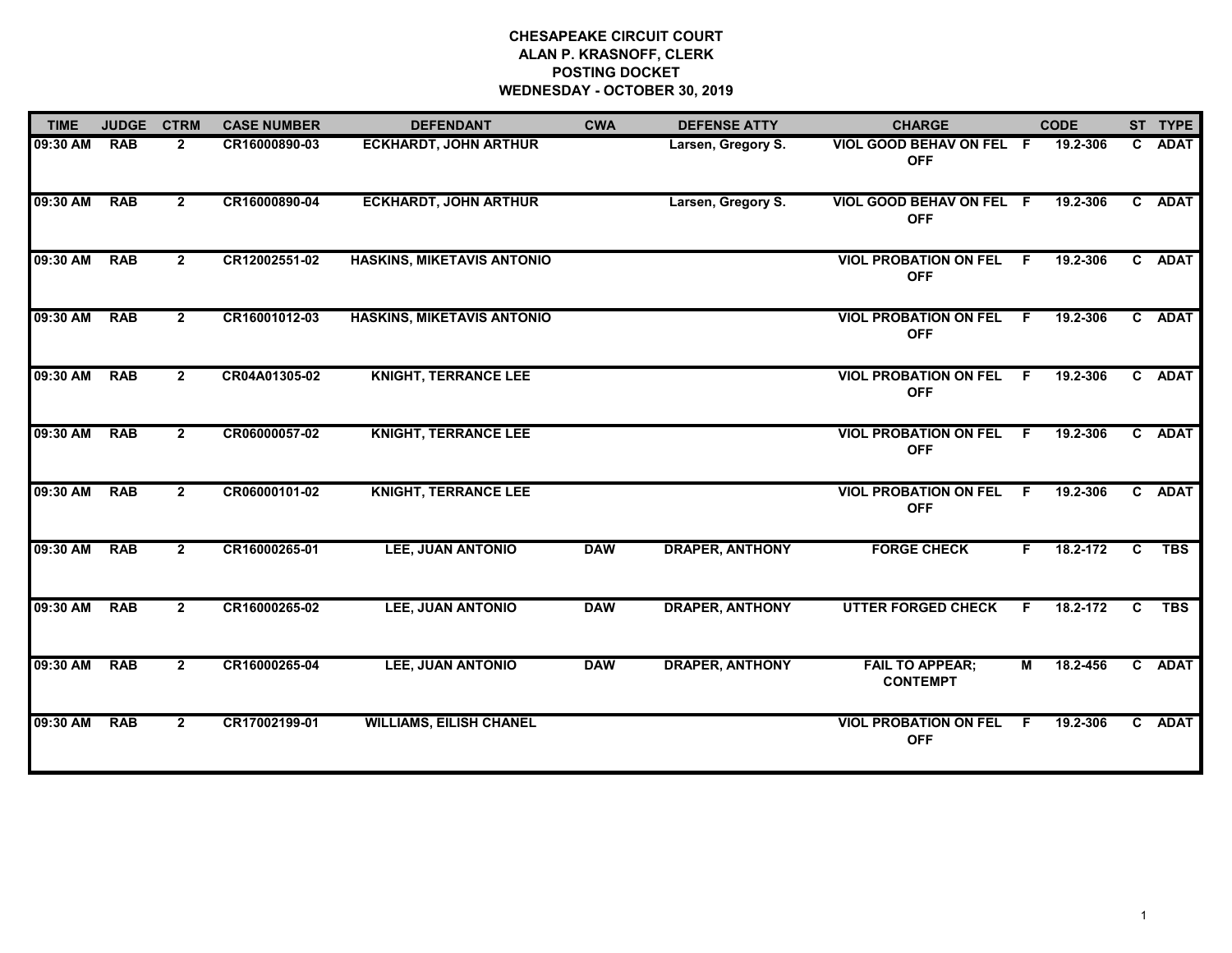| <b>Hearing</b><br><b>Time</b> | Judge      | Court-<br>room       | Case #        | <b>Plaintiff</b>              | <b>Defendant</b>                                             | <b>Plaintiff Attorney</b>               | <b>Defendant Attorney</b>       | <b>Hearing</b><br><b>Type</b> | <b>Duration</b> |
|-------------------------------|------------|----------------------|---------------|-------------------------------|--------------------------------------------------------------|-----------------------------------------|---------------------------------|-------------------------------|-----------------|
| $09:00$ AM                    | <b>JWB</b> | $\mathbf{1}$         | CL12002304-00 | <b>TRASK, JULIE F</b>         | <b>TRASK, JOHN</b>                                           | <b>MAIDEN, BESIANNE</b><br><b>TAVSS</b> | <b>DICKEY, JONAH S</b>          | $\overline{\text{sc}}$        | 30M 0 H 0 D     |
| $09:00$ AM                    | <b>JWB</b> | $\blacktriangleleft$ | CL14000529-00 | <b>COLLINS, ROSA M</b>        | <b>COLLINS, LARONE</b>                                       | <b>MAIDEN, BESIANNE</b><br><b>TAVSS</b> | <b>PROSE</b>                    | <b>PL</b>                     | OM1H0D          |
| 09:00 AM                      | <b>JWB</b> | $\blacktriangleleft$ | CL18004923-00 | <b>BOWEN, DORIS H</b>         | <b>WOLF, RENATE G</b>                                        | PEREZ, JOSEPH J                         | <b>SANFORD, STRICKER C</b>      | $\overline{Q}$                | 30M 0 H 0 D     |
| 09:00 AM                      | <b>JWB</b> | $\blacktriangleleft$ | CL18005006-00 | <b>ADKINS, CASEY</b>          | <b>WILSON, QUINTON MATTHEW</b>                               | <b>COHN, SAMANTHA B</b>                 | <b>PROSE</b>                    | <b>DJ</b>                     | 15M 0 H 0 D     |
| 09:00 AM                      | <b>JWB</b> | $\blacktriangleleft$ | CL18005078-00 | <b>JOLLEY, JAMES K</b>        | *US BANK NA                                                  | <b>LASH, RICHARD A</b>                  | <b>GUILLOT, RONALD J;</b><br>JR | <b>MOPT</b>                   | 30M 0 H 0 D     |
| 09:00 AM                      | <b>JWB</b> | $\blacktriangleleft$ | CL19003136-00 | *FELDER, ROBIN                | *HUMPHRIES, CHRISTOPHER MESSERSMITH, JASON E<br><b>BRICE</b> |                                         | <b>PROSE</b>                    | <b>MOT</b>                    | 30M 0 H 0 D     |
| 09:00 AM                      | <b>JWB</b> | $\blacktriangleleft$ | CL19003260-00 | <b>NEWSOME, TERRIE LYNN</b>   | <b>NEWSOME, LEVY P; III</b>                                  | <b>LINDSEY, JOSEPH C</b>                | <b>PROSE</b>                    | <b>PL</b>                     | 30M 0 H 0 D     |
| 09:00 AM                      | <b>JWB</b> | $\mathbf{1}$         | CL19004133-00 | <b>SANCHEZ, JOSEPH</b>        | <b>RENA, SNEHA</b>                                           | <b>BELL, MEGAN</b>                      | <b>HARRIS, SHANNA C</b>         | <b>PL</b>                     | 45M 0 H 0 D     |
| 09:00 AM                      | <b>JWB</b> | $\mathbf{1}$         | CL19004302-00 | <b>JORDAN, RHIANNON MARIE</b> | <b>SCHUSTER, LOGAN FRANZ</b>                                 | <b>PROSE</b>                            | PRO SE                          | <b>MOT</b>                    | 30M 0 H 0 D     |
| 09:00 AM                      | <b>JWB</b> | $\mathbf{1}$         | CL19005314-00 | <b>OLSON, CHARLES K</b>       | DRS. OLSON & SZAKALY, P.C.                                   | <b>BRYANT, SUANNE</b><br><b>HARDEE</b>  | PRO SE                          | <b>DJ</b>                     | 15M 0 H 0 D     |
| 09:00 AM                      | <b>JWB</b> | $\mathbf{1}$         | CL19006797-00 | <b>BRENNAN, BRANDY LYNN</b>   | <b>BRENNAN, ROBERT GEORGE;</b><br><b>JR</b>                  | <b>COMFORT, STEPHEN L</b>               | <b>FOLEY, ROBERT L</b>          | <b>FD</b>                     | 15M 0 H 0 D     |
| 09:30 AM                      | <b>JWB</b> | $\mathbf{1}$         | CL18006857-01 | <b>COMMONWEALTH</b>           | <b>SAVOY, HOWARD A</b>                                       | <b>PROSE</b>                            |                                 | <b>OTH</b>                    | M H D           |
| 09:00 AM                      | <b>TSW</b> | 3                    | CL19001058-00 | <b>PHILLIPS, ANGELA S</b>     | *MICHAEL P. GRIMES, M.D.                                     | <b>FAVALORO, MARK J</b>                 | <b>PROSE</b>                    | <b>JURY</b>                   | M H D           |
| 09:00 AM                      | <b>SJT</b> | 4                    | CL17000955-01 | <b>GREGORY, PETRA SABINE</b>  | <b>GREGORY, ERVIN WOOD; JR</b>                               |                                         | <b>FINE, MORRISH</b>            | <b>MOT</b>                    | 15M 0 H 0 D     |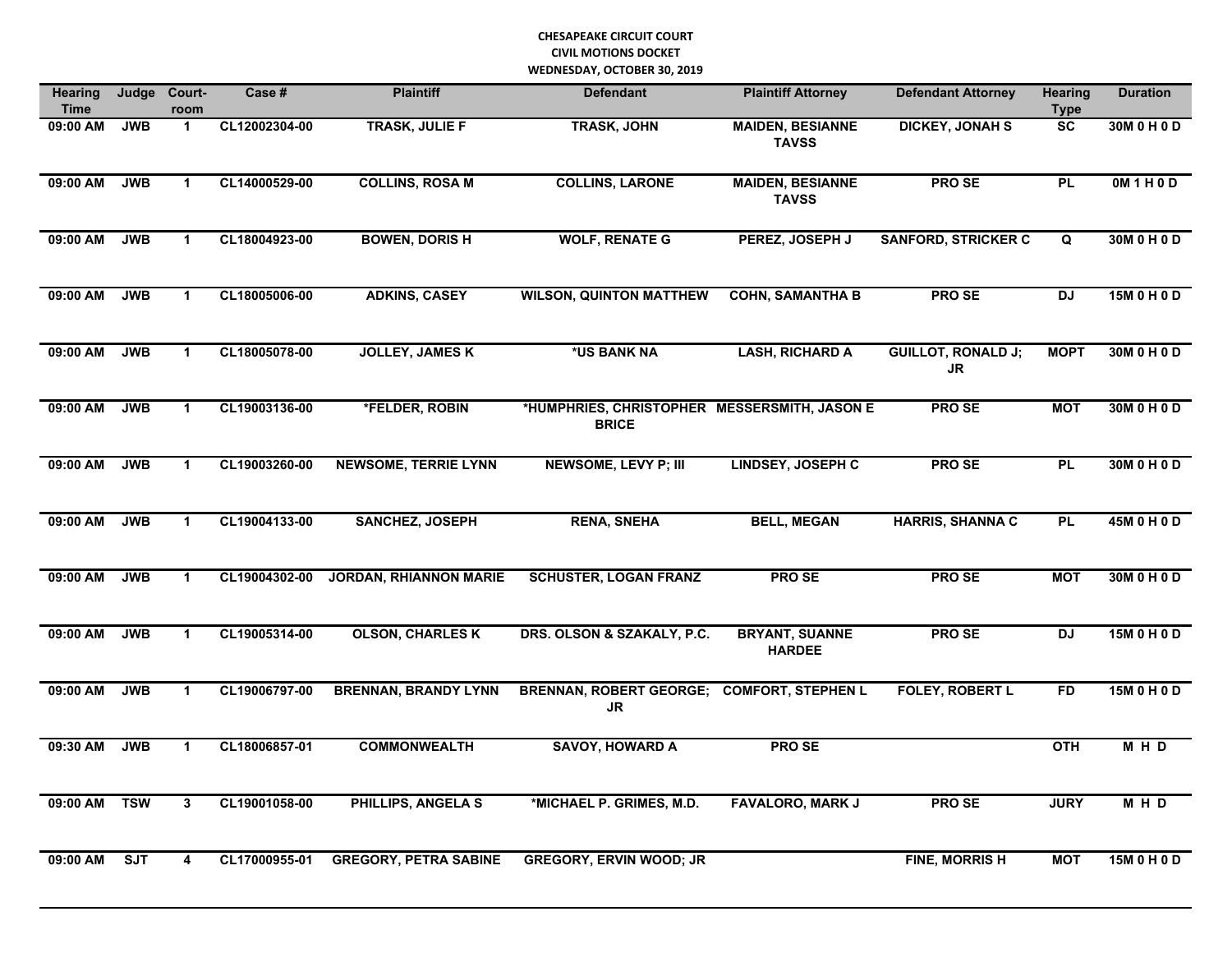| <b>Hearing</b><br><b>Time</b> | Judge      | Court-<br>room          | Case #        | <b>Plaintiff</b>                       | <b>Defendant</b>              | <b>Plaintiff Attorney</b>             | <b>Defendant Attorney</b> | <b>Hearing</b><br><b>Type</b> | <b>Duration</b> |
|-------------------------------|------------|-------------------------|---------------|----------------------------------------|-------------------------------|---------------------------------------|---------------------------|-------------------------------|-----------------|
| 09:00 AM                      | SJT        | $\overline{\mathbf{4}}$ | CL17001226-00 | *RATZ, DAVID                           | *FRANKS, EMMAL                | <b>MARCARI, DONALD W</b>              | <b>PROSE</b>              | CAS                           | 15M 0 H 0 D     |
| 09:00 AM                      | <b>SJT</b> | 4                       |               | CL18001106-00 SAUNDERS, LINNEA FARRELL | <b>SAUNDERS, RICHARD DALE</b> | <b>KOCH, BARRY</b><br><b>RANDOLPH</b> |                           | <b>SC</b>                     | OM1H0D          |
| 09:00 AM                      | SJT        | 4                       | CL18002591-00 | <b>BROWN, BRIAN KEITH</b>              | <b>BROWN, MECHELE ANN</b>     | <b>HEDGES, PAUL</b>                   | <b>PROSE</b>              | <b>MOT</b>                    | 30M 0 H 0 D     |
| 09:00 AM                      | SJT        | 4                       | CL19000044-00 | <b>WRIGHT, WHITNEY</b>                 | <b>*TEMPLETON, PHILLIP</b>    | <b>DAVIS, CHRISTOPHER D</b>           | <b>PROSE</b>              | <b>DEM</b>                    | OM1H0D          |
| 09:00 AM                      | SJT        | 4                       | CL19003571-00 | <b>NORRIS, THOMAS PERRY</b>            | <b>NORRIS, MICHELLE CHERI</b> | <b>ALLEN, ALYSHAN</b>                 | <b>PROSE</b>              | <b>MOT</b>                    | 30M 0 H 0 D     |
| 09:00 AM                      | SJT        | 4                       | CL19004916-00 | <b>JOSEPH, NEENA</b>                   | <b>JOSEPH, SIBI</b>           | <b>NASHATKA, SHANTELL</b><br>S        |                           | PL                            | 30M 0 H 0 D     |
| 09:00 AM                      | SJT        | $\overline{\mathbf{4}}$ | CL19004916-00 | <b>JOSEPH, NEENA</b>                   | <b>JOSEPH, SIBI</b>           | <b>NASHATKA, SHANTELL</b><br>S        |                           | <b>MOT</b>                    | 15M 0 H 0 D     |
| 09:00 AM                      | ST         | $\overline{\mathbf{4}}$ | CL19006351-00 | <b>WEISIGER, ISAAC</b>                 | <b>WEISIGER, AMANDA</b>       | <b>PROSE</b>                          | <b>WEAVER, JAMES A</b>    | PL                            | 30M 0 H 0 D     |
| 09:00 AM                      | ST         | 4                       | CL19007384-00 | <b>WRIGHT, CHRISTIAN ALLEN</b>         | <b>WRIGHT, ELIZABETH ANNE</b> | <b>BROWN, JOI</b>                     |                           | PL                            | 30M 0 H 0 D     |
| 02:00 PM                      | <b>RDS</b> | 5                       | CL17003067-00 | <b>ADDESA, LISA M</b>                  | ADDESA, DAVID J               | <b>WOOTEN, KRISTI A</b>               | <b>SCHWAN, HENRY M</b>    | <b>FD</b>                     | M H D           |
| 02:00 PM                      | <b>RDS</b> | 5                       | CL17004166-00 | <b>BAILEY, AMY E</b>                   | <b>BAILEY, DAVID</b>          | <b>WEINBERG, MATTHEW J</b>            | <b>KEIL, A BARTLETT</b>   | Q                             | 30M 0 H 0 D     |
| 02:00 PM                      | <b>RDS</b> | 5                       | CL17004166-00 | <b>BAILEY, AMY E</b>                   | <b>BAILEY, DAVID</b>          | <b>WEINBERG, MATTHEW J</b>            | <b>KEIL, A BARTLETT</b>   | <b>COMP</b>                   | 15M 0 H 0 D     |
| 02:00 PM                      | <b>RDS</b> | 5                       | CL17004166-00 | <b>BAILEY, AMY E</b>                   | <b>BAILEY, DAVID</b>          | <b>WEINBERG, MATTHEW J</b>            | <b>KEIL, A BARTLETT</b>   | <b>WC</b>                     | 15M 0 H 0 D     |
| 02:00 PM                      | <b>RDS</b> | 5                       | CL17004166-00 | <b>BAILEY, AMY E</b>                   | <b>BAILEY, DAVID</b>          | <b>WEINBERG, MATTHEW J</b>            | <b>KEIL, A BARTLETT</b>   | <b>WC</b>                     | M H D           |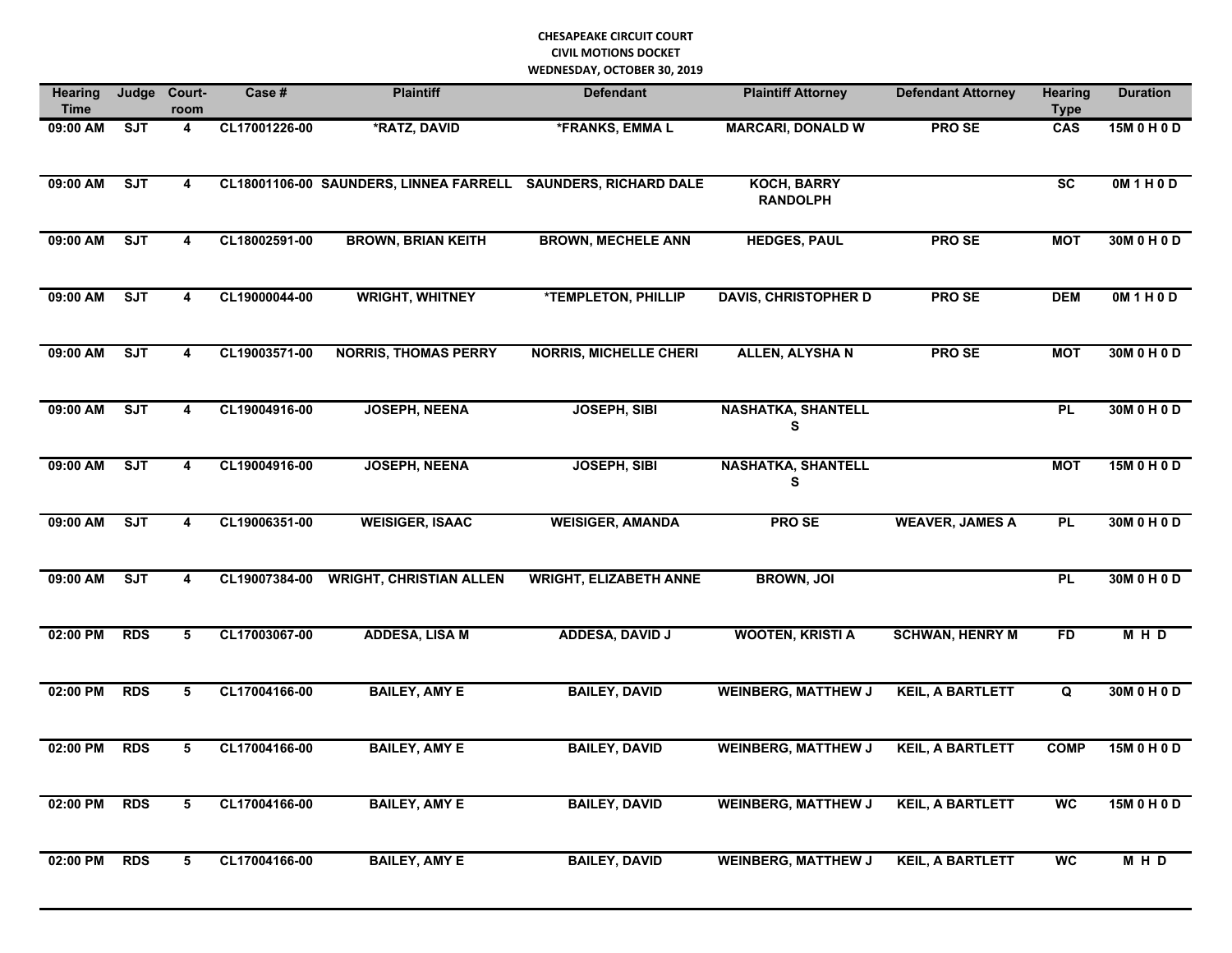| <b>Hearing</b><br><b>Time</b> | Judge      | Court-<br>room | Case #        | <b>Plaintiff</b>                                     | <b>Defendant</b>              | <b>Plaintiff Attorney</b>               | <b>Defendant Attorney</b>             | <b>Hearing</b><br><b>Type</b> | <b>Duration</b> |
|-------------------------------|------------|----------------|---------------|------------------------------------------------------|-------------------------------|-----------------------------------------|---------------------------------------|-------------------------------|-----------------|
| 09:00 AM                      | <b>RAB</b> | $\mathbf{7}$   | CL16001122-00 | <b>CARLSEN, LINDA S</b>                              | <b>CARLSEN, JOSEPH E</b>      | <b>PROSE</b>                            | <b>HUMPHREYS, VICTORIA</b><br>V       | <b>MOT</b>                    | 15M 0 H 0 D     |
| 09:00 AM                      | <b>RAB</b> | $\overline{7}$ | CL16001122-00 | <b>CARLSEN, LINDA S</b>                              | <b>CARLSEN, JOSEPH E</b>      | PRO SE                                  | <b>HUMPHREYS, VICTORIA</b><br>V       | <b>COMP</b>                   | 15M 0 H 0 D     |
| 09:00 AM                      | <b>RAB</b> | 7              | CL16001122-00 | <b>CARLSEN, LINDA S</b>                              | <b>CARLSEN, JOSEPH E</b>      | PRO SE                                  | <b>HUMPHREYS, VICTORIA</b><br>V       | <b>PL</b>                     | 15M 0 H 0 D     |
| 09:00 AM                      | <b>RAB</b> | 7              | CL16001122-00 | <b>CARLSEN, LINDA S</b>                              | <b>CARLSEN, JOSEPH E</b>      | PRO SE                                  | <b>HUMPHREYS, VICTORIA</b><br>۷       | <b>NOT</b>                    | 15M 0 H 0 D     |
| 09:00 AM                      | <b>RAB</b> | 7              |               | CL17003561-00 MILLER, RICHARD CLARENCE;<br><b>JR</b> | <b>MILLER, MARRISSA LYNAE</b> | <b>PROSE</b>                            | <b>PROSE</b>                          | <b>MOPT</b>                   | 30M 0 H 0 D     |
| 09:00 AM                      | <b>RAB</b> | 7              | CL18003666-00 | <b>GILMORE, STEVEN D</b>                             | <b>GILMORE, MARY V</b>        | <b>PROSE</b>                            |                                       | <b>FD</b>                     | 15M 0 H 0 D     |
| 09:00 AM                      | <b>RAB</b> | $\overline{7}$ | CL18007696-00 | <b>NAVY FEDERAL CREDIT</b><br><b>UNION</b>           | <b>GREWAL, KIMBERLY</b>       | <b>FONTAINE, DONALD C;</b><br><b>JR</b> | <b>PROSE</b>                          | <b>DJ</b>                     | 15M 0 H 0 D     |
| 09:00 AM                      | <b>RAB</b> | $\overline{7}$ | CL18008086-00 | <b>NAVY FEDERAL CREDIT</b><br><b>UNION</b>           | <b>MOORE, NEFTERI</b>         | <b>FONTAINE, DONALD C;</b><br><b>JR</b> | <b>PROSE</b>                          | <b>DJ</b>                     | 15M 0 H 0 D     |
| 09:00 AM                      | <b>RAB</b> | $\overline{7}$ |               | CL19002953-00 NAVY FERDAL CREDIT UNION               | <b>OLIVER, TEHRON</b>         | <b>FONTAINE, DONALD C;</b><br><b>JR</b> | <b>PROSE</b>                          | <b>DJ</b>                     | 15M 0 H 0 D     |
| 09:00 AM                      | <b>RAB</b> | $\overline{7}$ | CL19002958-00 | <b>NAVY FEDERAL CREDIT</b><br><b>UNION</b>           | <b>DAVIS, ROBERT; III</b>     | <b>FONTAINE, DONALD C</b>               | <b>PROSE</b>                          | <b>DJ</b>                     | 15M 0 H 0 D     |
| 09:00 AM                      | <b>RAB</b> | $\overline{7}$ | CL19003722-00 | <b>NAVY FEDERAL CREDIT</b><br><b>UNION</b>           | <b>RIDLEY, SHONDA</b>         | <b>FONTAINE, DONALD C;</b><br><b>JR</b> | <b>PROSE</b>                          | <b>DJ</b>                     | 15M 0 H 0 D     |
| 09:00 AM                      | <b>RAB</b> | 7              | CL19003792-00 | <b>NAVY FEDERAL CREDIT</b><br><b>UNION</b>           | <b>ALDEGON, ELMESHUA; JR</b>  | <b>FONTAINE, DONALD C;</b><br>JR        | <b>PROSE</b>                          | <b>DJ</b>                     | 15M 0 H 0 D     |
| 09:00 AM                      | <b>RAB</b> | $\overline{7}$ | CL19004339-00 | <b>NAVY FEDERAL CREDIT</b><br><b>UNION</b>           | <b>KIGHT, NICOLE</b>          | <b>FONTAINE, DONALD C;</b><br>JR        | PRO SE                                | <b>DJ</b>                     | 15M 0 H 0 D     |
| 09:00 AM                      | <b>RAB</b> | $\overline{7}$ | CL19004415-00 | <b>VIRGINIA COLLEGE SAVINGS</b><br><b>PLAN</b>       | *WILSON, KIMBERLY D           | т                                       | MCGEE, CHRISTOPHER ROOF, TIMOTHY WADE | <b>MOT</b>                    | 15M 0 H 0 D     |